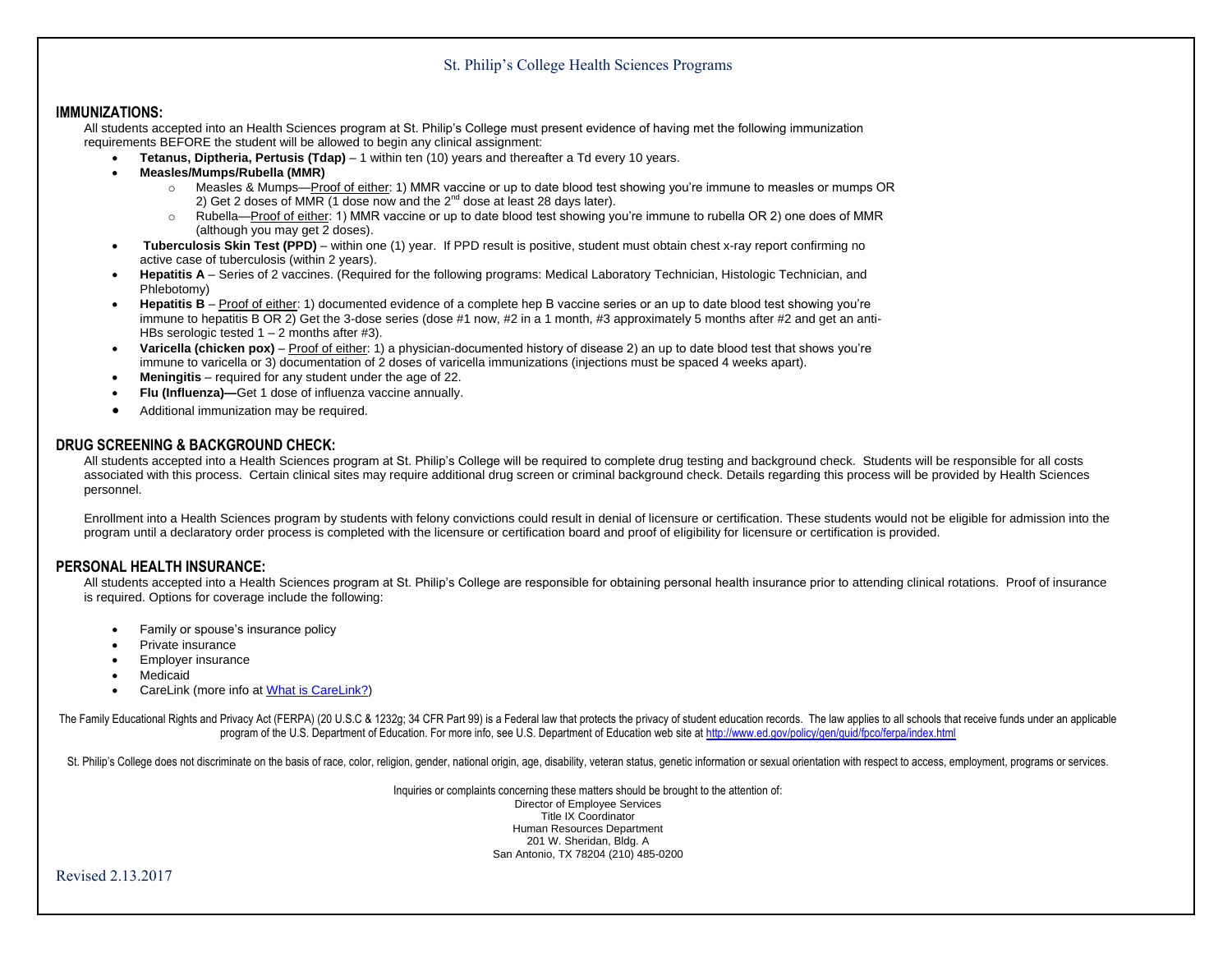| St. Philip's College Health Sciences Programs      |                                                        |                                                                            |                                                                             |                                                                          |                                                                                   |                 |                                                                                                                                                                       |                                            |  |  |  |  |
|----------------------------------------------------|--------------------------------------------------------|----------------------------------------------------------------------------|-----------------------------------------------------------------------------|--------------------------------------------------------------------------|-----------------------------------------------------------------------------------|-----------------|-----------------------------------------------------------------------------------------------------------------------------------------------------------------------|--------------------------------------------|--|--|--|--|
| Department of Healthcare Science & Early Childhood |                                                        |                                                                            |                                                                             |                                                                          |                                                                                   |                 |                                                                                                                                                                       |                                            |  |  |  |  |
| <b>PROGRAM</b>                                     | <b>TYPE OF</b><br><b>DEGREE</b>                        | <b>PROGRAM</b><br><b>PREREQUISITES</b>                                     | <b>COMPLETE TSI</b><br><b>REQUIREMENT</b><br>PRIOR TO<br><b>APPLICATION</b> | <b>COMPLETE</b><br><b>PREREQUISITE</b><br>PRIOR TO<br><b>APPLICATION</b> | <b>COMPLETE</b><br><b>PREREQUISITES</b><br><b>BY PROGRAM</b><br><b>START DATE</b> | <b>ATI TEAS</b> | <b>ADDITIONAL</b><br><b>PROGRAM</b><br><b>REQUIREMENTS</b>                                                                                                            | <b>DEADLINE FOR</b><br><b>APPLICATION*</b> |  |  |  |  |
| Invasive<br>Cardiovascular<br>Technology           | AAS                                                    | BIOL 2404, ENGL<br>1301, and MATH<br>1314                                  | YES                                                                         | <b>YES</b>                                                               | <b>YES</b>                                                                        | <b>YES</b>      | MINIMUM 2.7 GPA                                                                                                                                                       | June 1st                                   |  |  |  |  |
| Diagnositic<br>Medical<br>Sonography               | AAS                                                    | BIOL 2404, MATH<br>1314 & PHYS 1305<br>(MINIMUM 2.0 IN<br>Each Course)     | <b>YES</b>                                                                  | <b>YES</b>                                                               | <b>YES</b>                                                                        | <b>YES</b>      | MINIMUM 2.8 GPA<br>Attend Informational<br>Session and submit<br>certificate of<br>attendance with<br>application, Volunteer<br>hour form: submit with<br>application | June 1st                                   |  |  |  |  |
| Radiography<br>Technologist                        | AAS                                                    | Complete at least 3<br>academic courses<br>from academic<br>curriculum     | <b>YES</b>                                                                  | <b>YES</b>                                                               | <b>YES</b>                                                                        | <b>YES</b>      | Minimum 2.8 GPA                                                                                                                                                       | March 1st                                  |  |  |  |  |
|                                                    | Computed<br>Tomography<br>Enhanced<br>Skills           | Must be a RT (ARRT)                                                        | N/A                                                                         | N/A                                                                      | N/A                                                                               | NO              | Proof of RT (ARRT)<br>certification & State<br>License                                                                                                                | August 1st                                 |  |  |  |  |
|                                                    | Magnetic<br>Resonance<br>Imaging<br>Enhanced<br>Skills | Must be a RT (ARRT)                                                        | N/A                                                                         | N/A                                                                      | N/A                                                                               | NO              | Proof of RT (ARRT)<br>certification & State<br>License                                                                                                                | November 1st                               |  |  |  |  |
| Respiratory Care<br>Technology                     | AAS                                                    | ENGL 1301, MATH<br>1314 or higher $\&$<br>BIOL 2404 (or BIOL<br>2401/2402) | <b>YES</b>                                                                  | No<br>(Must complete<br>by Spring<br>semester<br>application year)       | Yes                                                                               | Yes             | Minimum 2.8 GPA                                                                                                                                                       | June 1st                                   |  |  |  |  |
| Surgical<br>Technology                             | AAS                                                    | HITT 1305, ENGL<br>1301 BIOL 2404,<br>CHEM 1405, BIOL<br>2420 & MATH 1314  | <b>YES</b>                                                                  | no                                                                       | Yes                                                                               | Yes             | Minimum 2.5 GPA &<br>Recommend PSYC<br>2301 and Humanities<br>prior to program start                                                                                  | June 1st                                   |  |  |  |  |

\*Application deadlines effective for admission in 2017-2018.

Revised 2.13.2017